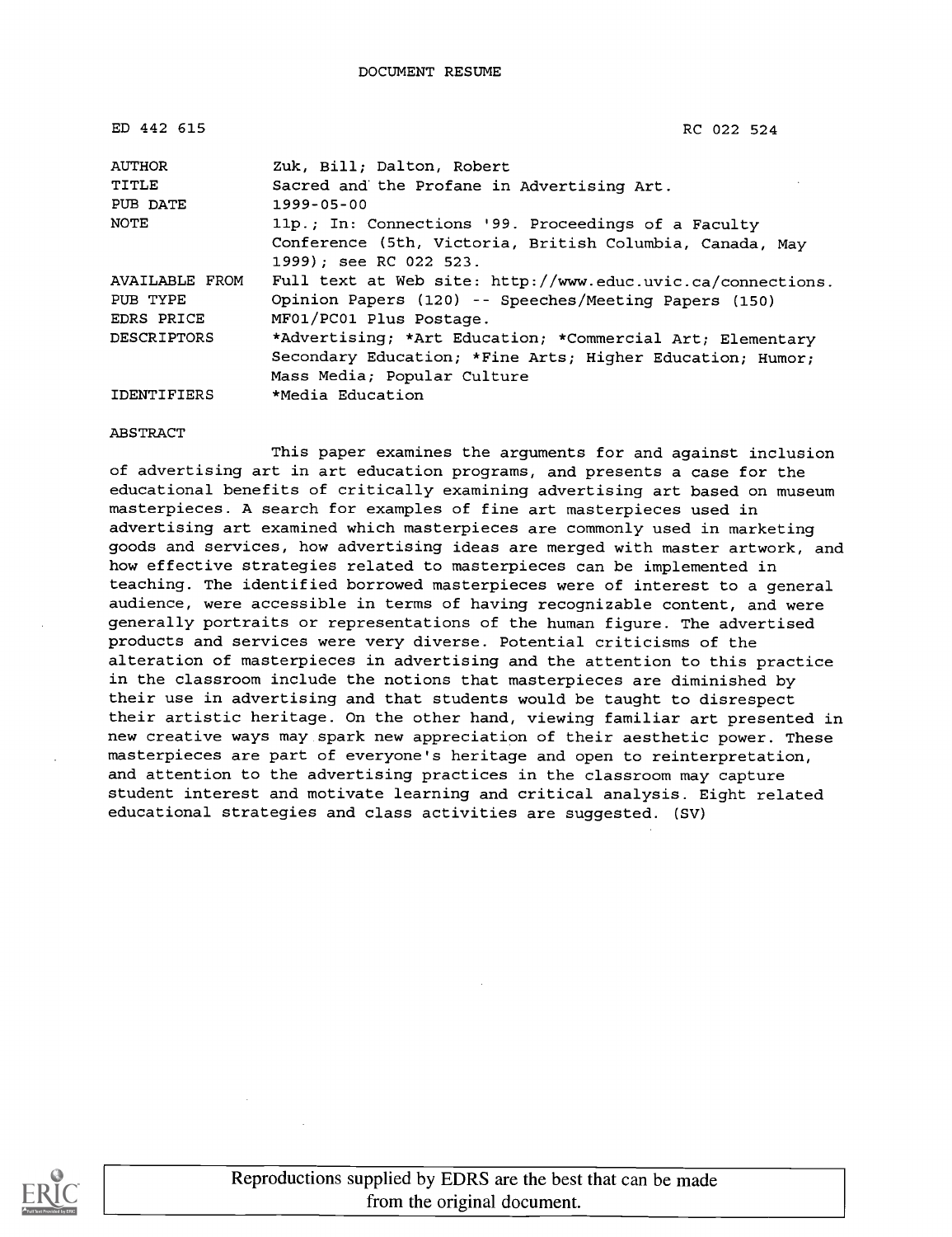# Sacred and the Profane in Advertising Art

### Bill Zuk and Robert Dalton

Advertising art is sometimes referred to as the lowest of art forms, yet it seems to have considerable impact on student consumers. This paper examines the arguments for and against inclusion of advertising art in art programs. It presents a case for the educational benefits of investigating and critically examining advertising art based on museum masterpieces.

#### Introduction

For many art educators there exists an uneasy feeling about the relationship between advertising art and museum masterpieces. Whether we know it or not, all of us have probably seen artwork by famous artists adapted and incorporated into advertising. For example, Munch's The Scream, Rodin's The Thinker, and Botticelli's Primavera. Advertising art sometimes makes use of these fine art masterpieces to gain our attention, to entertain us with clever adaptations of familiar exemplars, to associate its goods and services with the values weattach to museum treasures, and to help us remember a product. Students need to be aware of the fact that the objectives of advertising artists and art educators differ. When students are introduced to fine art exemplars, considerable energy is invested in fostering respect and cultivating an appreciation for the complexity, subtlety, and timeless quality of great art. The possibility that advertising undermines our efforts and trivializes masterpieces is considered.

For art educators, advertising art can become part of the classroom curriculum. The popular arts embodied in magazines, comics, film, and other forms of mass media are seen as a logical starting place to engage students in the serious investigation and critical examination of art. One natural progression consists of moving though advertising "adaptations" to the original artwork that inspired it. A progression from advertising art to museum art can serve to build respect and establish links to historical traditions.Advertising's use of fine art exemplars acknowledges the power of the artwork and opens the door to meaningful discussions about the relationships between economics and art, high art and low art, and numerous issues of aesthetics.

This study began with a search for paired examples featuring "sacred" museum art masterpieces and "profane" alterations used for the purpose of advertising.

2

BEST COPYAVAILABLE

### U.S. DEPARTMENT OF EDUCATION Office of Educational Research and Improvement EDUCATIONAL RESOURCES INFORMATION<br>CENTER (ERIC)

- CENTER (ERIC) This document has been reproduced as received from the person or organization originating it.
- O Minor changes have been made to improve reproduction quality.

Points of view or opinions stated in this document do not necessarily represent official OERI position or policy.

£

"PERMISSION TO REPRODUCE THIS MATERIAL HAS BEEN GRANTED BY



TO THE EDUCATIONAL RESOURCES INFORMATION CENTER (ERIC)."

- 12  $\boldsymbol{\sim}$ ശ  $\sim$  $\sim$ 0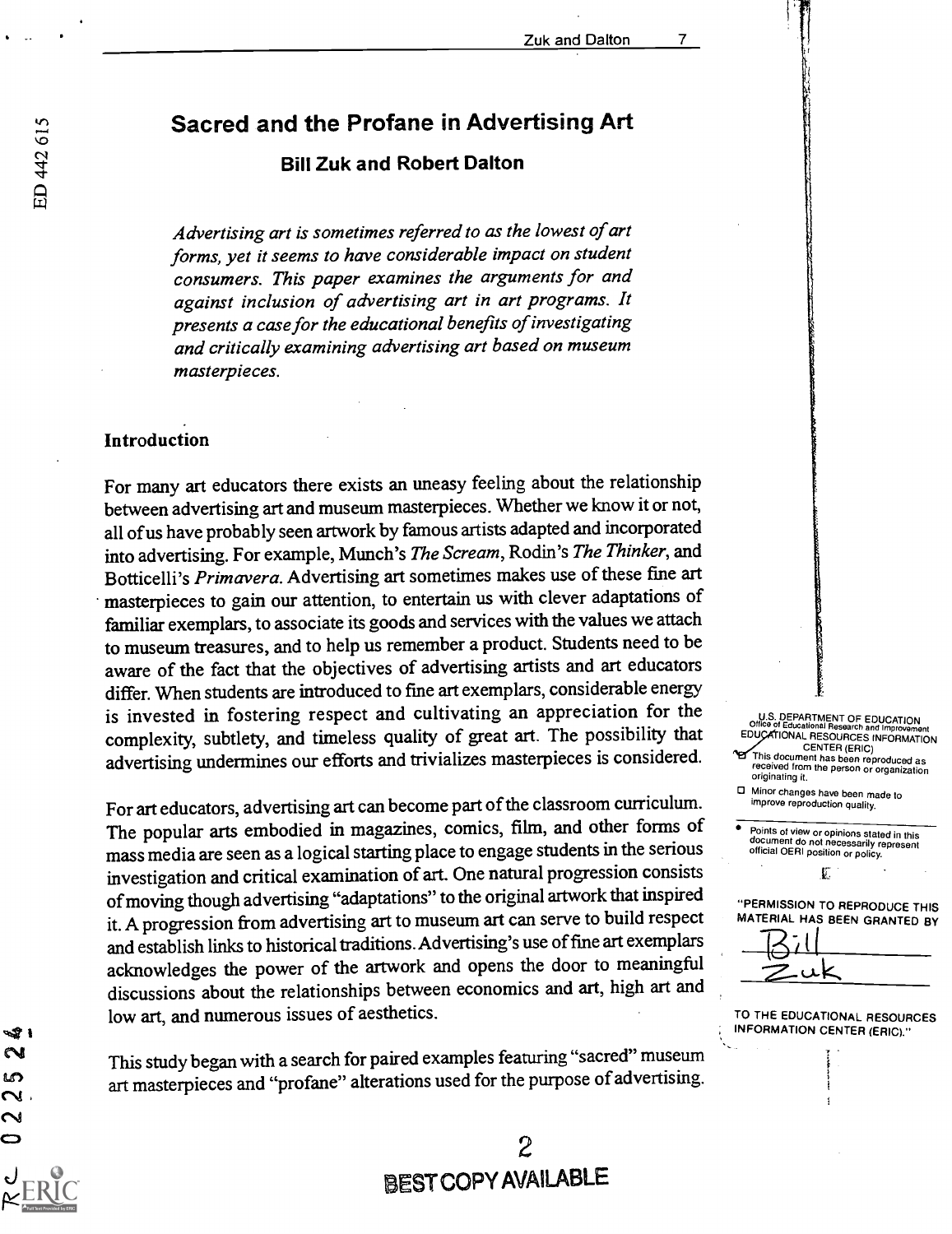8 CONNECTIONS '99

The following questions guided the research: Which art masterpieces are commonly used in marketing goods and services? How are advertising ideas merged or joined with master artwork? How can effective strategies related to masterpieces be implemented in teaching?

### Museum Exemplars and Advertising Art

There is a distinction to be made between influence and appropriation. Both fine and popular artists create their work in a context of knowledge about historical and contemporary art. The influence of traditions is pervasive, acknowledged by the artists themselves, and can often be detected by others. This study examines work that is appropriated and obviously borrowed and includes only minor changes, such as the introduction or addition of a product and/or a linguistic message. Any search for examples of fine art masterpieces used in advertising art will depend on familiarity with art history and ability to recognize the variations as they are presented in magazines and other popular art forms.

Advertisements are generally created for the public domain, so familiarity and recognition are a key to their effectiveness. As a result, advertising artists typically use a small set of exemplars that are likely to be recognized by nonexperts. As little as possible is usually changed to capture the interest of viewers.

The search for primary examples of masterpiece ads was relatively easy. It was found that a larger number of the appropriated images used by advertisers involved masterpieces from the Italian Renaissance. The best known works of two famous artists, Leonardo da Vinci and Michelangelo, have been used repeatedly. Indeed, it would be possible to create an extensive exhibition of examples from popular media that have re-interpreted Leonardo's Mona Lisa or Michelangelo's David. A considerable number of advertising artworks have also used the French Impressionists and post-Impressionists such as Monet, Van Gogh, and Gauguin. Appropriation has generally followed the shifting centres of Western art, from Western Europe to America where American Regionalism gave a "home-grown" appeal to artists like Grant Wood and Pop Artists like Andy Warhol.

In every case, the borrowed masterpieces are of interest to a general audience and accessible in terms of having recognizable content. For instance, there is nothing more engaging than portraits and representations of the human figure. People are generally more favorably disposed to realism than abstraction. This disposition tends to eliminate subjects like landscape or still life, and art styles or movements like Abstract Expressionism and Surrealism. Although this limits



isi sa mana f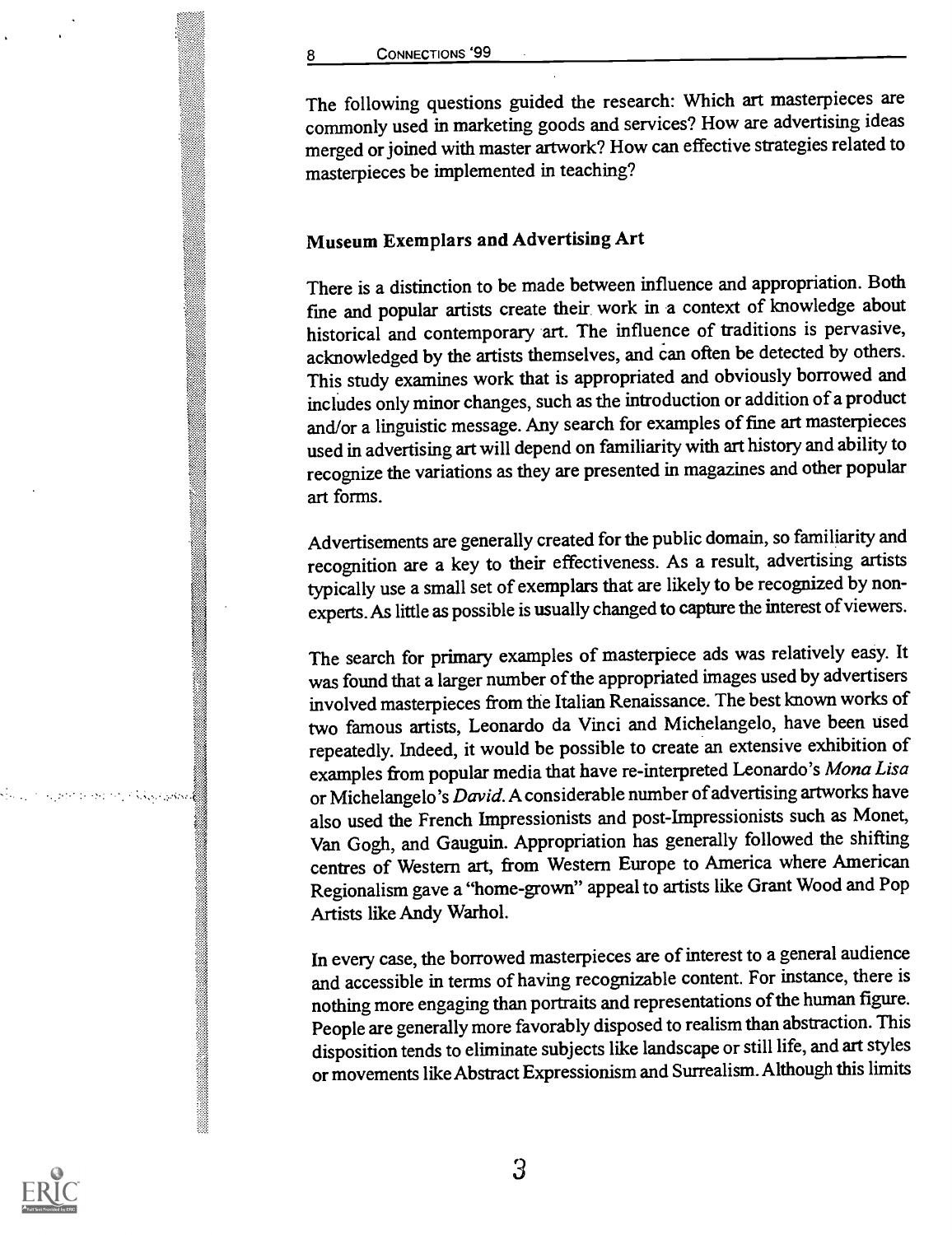an serial r

the field of choice considerably, it still leaves open the question of why some images have a certain power that makes them so compelling. Why has Grant Wood's *American Gothic* and August Rodin's *The Thinker* become so p

While it is fairly easy to identify commonly used artworks, it was not possible to discover any limits to the range of advertised products and services that are joined to the exemplars. The exemplars seemed quite diverse and included<br>such things as jewelry, cosmetics, bathroom fixtures, detergent, clothing, food,<br>alcohol, paper plates, and airlines. For the advertising artist who holding a certain brand of pasta, the connections between Italy, tradition, and<br>quality seem a more natural extension of the ideas and values an advertiser would choose to boost sales of the product. Much has been said about the enigmatic smile of Mona Lisa. When the teeth whitening product, Pearl Drops, was placed next to a close-up of the famous portrait, along with the caption "It'll make you smile," the match seemed a natural and even memorable one (see Figure 1). Considering the fact that art conservators use chemicals to remove layers of soot and varnish in order to restore paintings to their original brilliance, the match seems even more appropriate.

Since paper plates are often used for large gatherings and picnics, the artist's decision to include Royal Chinet products in the gathering of elegantly dressed ladies and gentlemen of Monet's famous painting "Picnic" seems an excellent choice. It is also possible for a "fit" to be too good. If the newly introduced product fits too well within the masterpiece, there is a chance that viewers may not even discover the addition or intended association. Text can sometimes be used to guide viewers and the Royal Chinet advertisement that appears in one collection carried the jingle

> "The Picnic" by Monet "The Plates" by Chinet

Not all combinations of product and art are seemingly natural. Advertisers sometimes make their readers stretch their imagination or suspend disbelief in order to combine ideas that are quite distant and even irreverent. Courting controversy can gain attention and make a product memorable. The Kohler Company's ad for a toilet is a case in point. Using Michelangelo's Sistine



4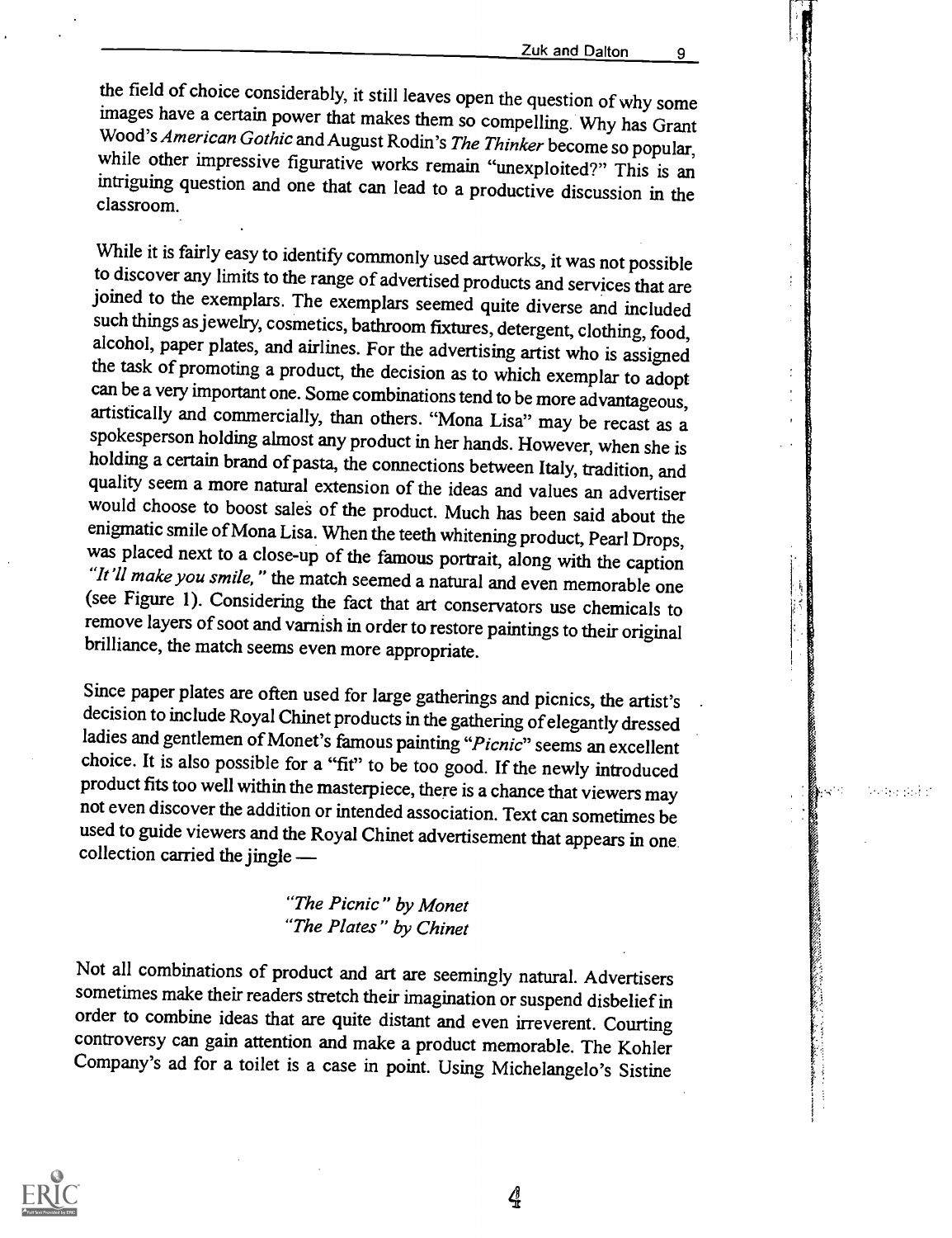Chapel figure of God that shows a hand extended in the act of creating Adam, commercial artist Scott Seifortreplaced the divine creation with the bathroom fixture depicted in Figure 2. Atrisk of offending Christians and art historians, the company saw the chance to elevate their product and make it memorable. The humble porcelain fixture is cast as a magnificent object - perfection itself.

In another example, CanadianAirlines placed an ad to encourage travelers to fly to Venice. This ad used an adaptation of Michelangelo's famous sculpture of David, regarded by many art historians as a symbol of the Renaissance and a work of surpassing beauty. The slogan, "We bring Canada to the rest of the world" was placed below the digitally altered photograph seen in Figure 3. Covering the genitals of the monumental marble figure is a maple leaf. Many people use airlines to travel to Europe and the artistic treasures of Italy are an important attraction. For this reason, it seems a natural advertising campaign. However, the decision to use a maple leaf is one that could create controversy. It may offend some Canadians who feel that our national symbol is dishonored by its use as a "fig leaf." Some viewers might be grateful to the company for concealing this portion of the human anatomy lest it be seen by children who are impressionable or may be confused by depictions of nudity in a family magazine. Still others may find a touch of humour in this subtle addition. For the sponsor of the ad, the use of the maple leaf helps viewers make a further connection between the attraction and where the airline can take us. The issues can be rather complex. Advertisers must consider the effect their ads will have on a broad spectrum of the viewing public.

Masterpieces are altered, but are they necessarily diminished by use in advertising art? Some would argue that certain art masterpieces have become so familiar that we no longer pay them the respect and attention they deserve. Familiarity may have dulled our sensitivity to their aesthetic power. However, by changing them in creative ways, we re-invest them with meaning and are drawn into examining and thinking aboutthem in their new form. Others would add that these exemplars are part of our artistic heritage and they belong to us all. As such, we are free to re-interpret, comment about, and revitalize them in creative ways.

# Is there a Place for Advertising Art in the Classroom?

By bringing museum masterpieces, in altered form, into the classroom are we teaching students to disrespect their artistic heritage? Do we risk turning great works into jokes? Not all art exemplars borrowed for use in advertising are meant to be humorous, but examples of this type can be used effectively to

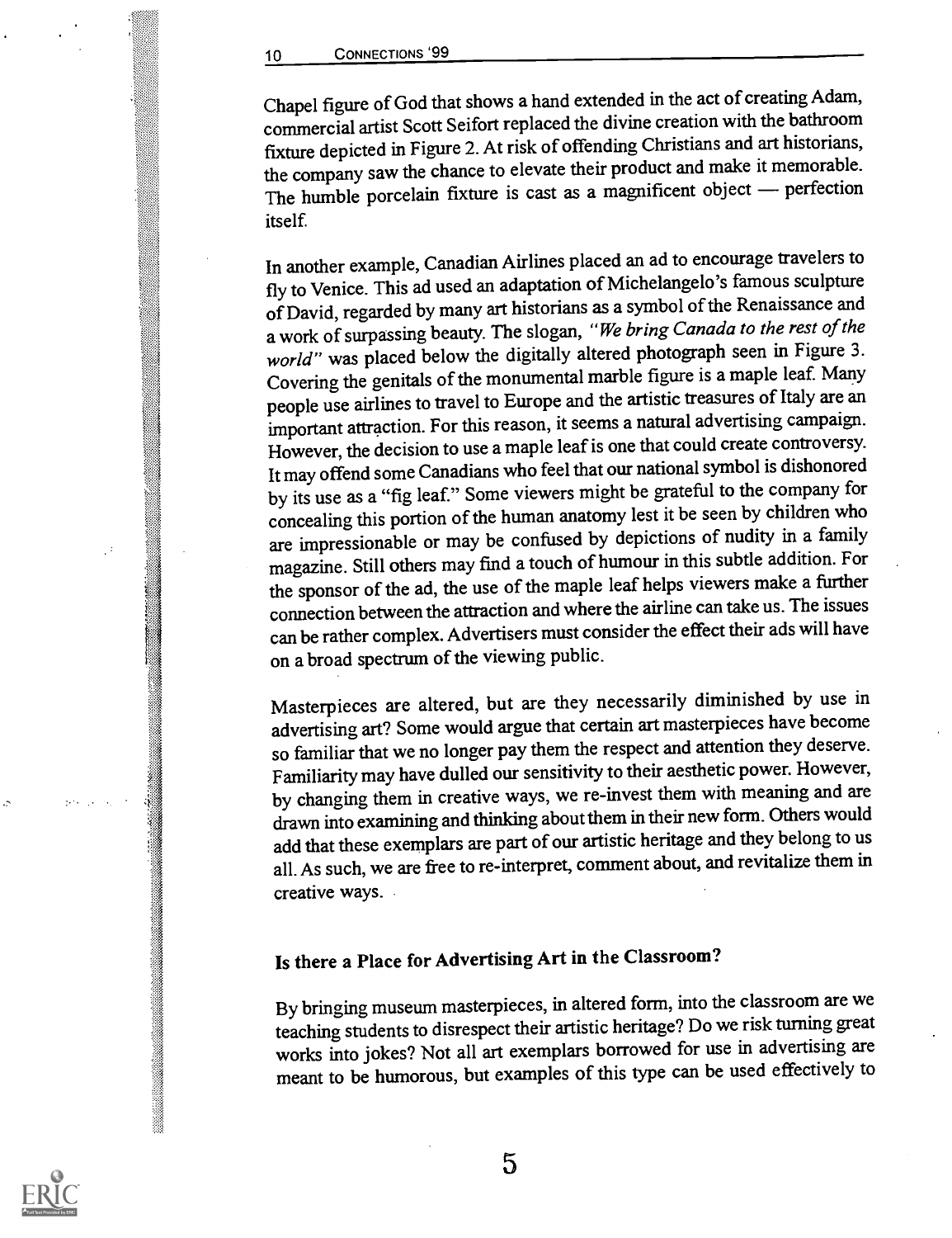capture student interest and motivate learning. For example, there are occasions where the masterpiece itself is a parody. Pop artist Roy Lichtenstein used sentimental romance comics as the inspiration for some of his large, museum canvases. Borrowing a technique from the printing press, he greatly magnified the dots of ink that make the colours in mass produced images. His work provided a fine commentary on the themes and styles of popular art. In what can be considered as a parody of parodies, advertisers for Sunlight dishwashing detergent created a Lichtenstein-esque ad in which a startled woman discovers "spots" on her glass crystal goblets. The soap opera story line is advanced by the speech balloon recording the woman's startled reaction, "SPOTS! And Dave's boss is coming for dinner! How will I cope?!" (see Figure 4). The Sunlight ad is a gentle spoof on modern art, and also a spoof on detergent commercials.

Many artists use humour as a means of making a serious point (Zuk & Dalton, 1998). There is a long and distinguished history of humour in its various forms in visual art such as satire and parody. Some of the masterpieces revered today were "irreverent" in their day. Viewers a century may miss the humour that was evident to those first viewers who understood the artistic and social context in which it was created, later. Some scholarly attention has been given to this topic. Roukes (1997) developed a typology of forms of visual humour that in many ways parallels literary forms.

Some will accept that acknowledging the humour intended by the master artist is one thing, but poking fun at masterpieces is another. Laughing with the artist is alright, but laughing at the artist is not. It can be argued that cultivating a respect for masterpieces should not be a primary objective in teaching. There is a role in public education for preserving tradition and sustaining our institutions, but our greater goal should be to teach students to become critical thinkers, to engage in dialogue, to write, and to create and communicate through visual art. This includes popular art as well as museum art, and contemporary art along with historical works. Klein (1999) reminds us that visual humour is a part of the world of children and cultivating this interest can help sustain their interest in artistic inquiry. Humour affords pleasure and this is a powerful motivating factor in engaging students in learning. This is not a release from the "serious" ideas of disciplined inquiry but may, in fact, be the very heart of the issue.

Thus far it has been assumed that students will be familiar with the masterpieces used in advertising art. This is not always so. Some students may be recent immigrants whose artistic heritage has no connection with Western traditions. There may also be students in our classrooms who, for reasons of economic disadvantage or for other reasons, have not encountered the exemplars in



6

**R**ansas (1967)

**Service Profit**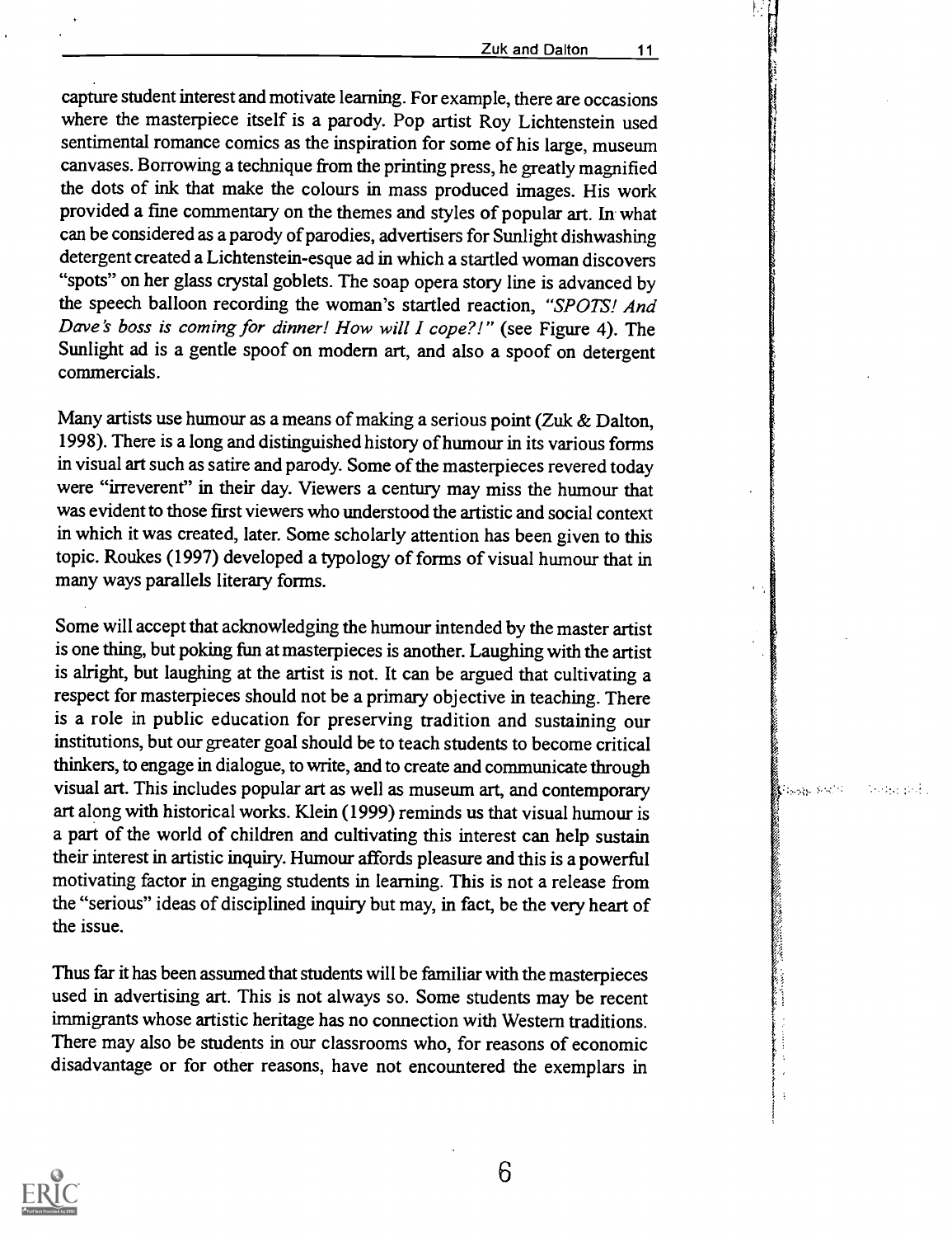question. This raises an interesting question. If these students meet the adaptation before being introduced to the exemplar, will their experience of it be different? Will, for example, the original Mona Lisa appear as a "knockoff' or a pale imitation of the Pearl Drops ad discussed previously? Or will the ad stimulate interest in meeting the "celebrity" who started it all? The authors believe the latter to be the case. The question is one that would require research in order to gain a definitive answer, but this view has support from other scholars. Pariser (1988) addressed a similar issue with respect to children's responses to another popular art form. Pariser admitted that young children can be very rigid in believing that the first version they are exposed to is the right version and all others are poor copies. However, he also asserted that the mark of a successful work is one that the audience feels can speak to our condition.

## Educational Applications and Activities for Students

Using advertising art based on museum masterpieces can serve as an important means of bridging the world of students and the world of teachers, of connecting the familiar world of popular art with the less familiar world of high art. For some readers, compelling as this argument may seem, the most persuasive arguments for inviting advertising art into their classrooms comes from the value that can be abstracted from the suggested learning activities. When promising projects are recommended, the educational opportunities become evident. What follows is a diverse list of possible teaching recommendations for exploring and critically examining advertising art:

- Investigate some of the great masterpieces of modern art. Select one example and use your imagination to alter it in an art project by adding a product or service that this work would seem to support. Use humour to dramatize the product or an exaggeration to inflate reality. For younger students a large-scale art poster could be used and students could draw the product of their choice, cut it out, and temporarily affix it to the poster for discussion.
- Begin with a product or service, in much the same way as an advertising agency might, and identify a masterpiece that could be used to promote it. Create drawings of the original that explore various promotion possibilities. For increased effectiveness, suggest adding collaged images from art calendars, magazine pictures, or scanned images from a computer.
- Invite an advertising artist or art director of an ad agency to discuss how effective ads are made. Pose questions about

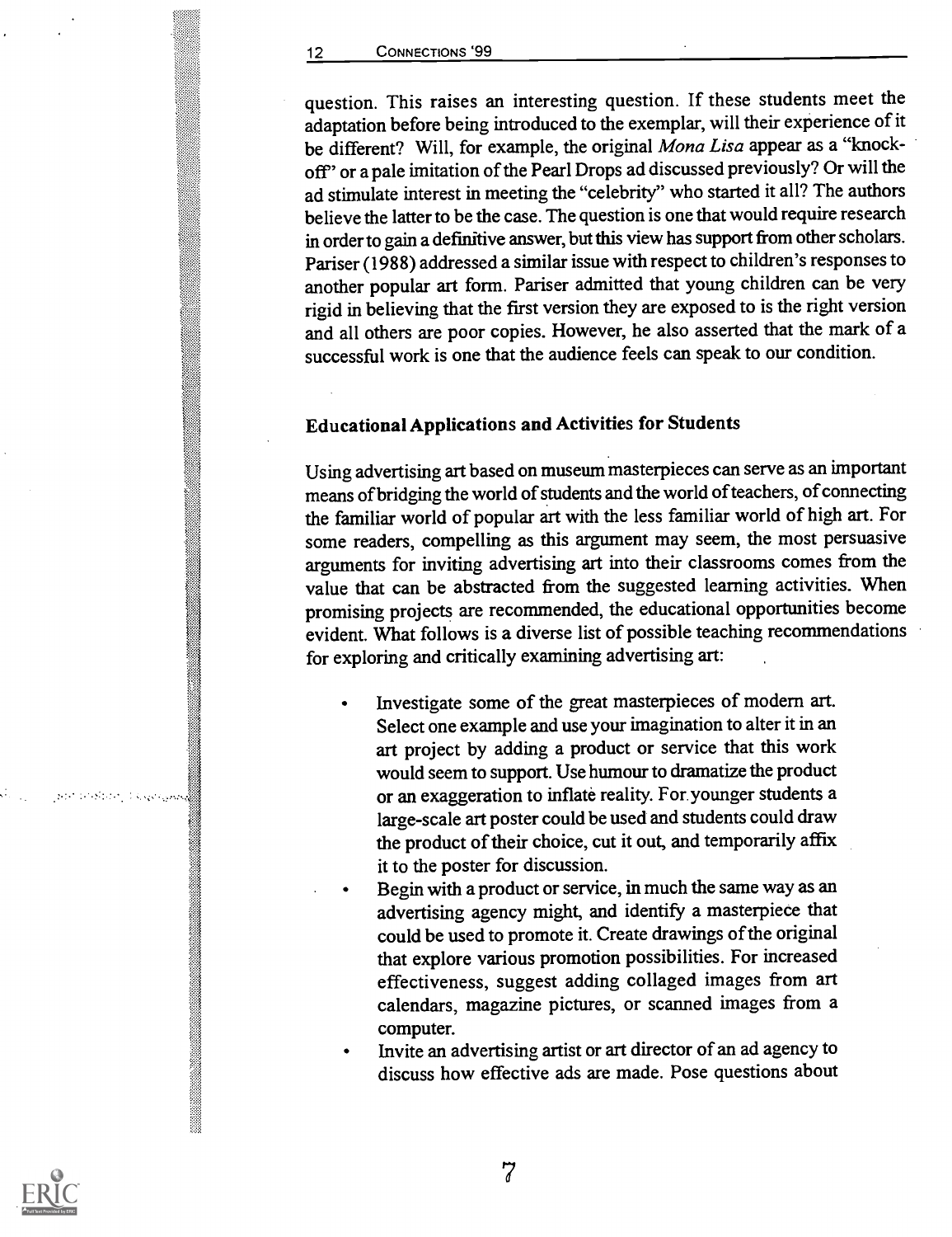序  $\frac{1}{2}$ 

အမှုအများ ၁၁၁ ရက်တော်ပါ

least and most successful ad campaigns and try to illustrate each extreme.

- Find television commercials that make use of art masterpieces. Sometimes these can be found as storyboards in Graphis publications that acknowledge excellence in graphic design and advertising art. Consider how the use of time and motion in a medium like television affects the representation of the masterpiece and the product. Discuss the effectiveness of the same ads found in magazines. Illustrate key ideas of the discussion.
- Study the campaigns of Absolut Vodka (Lewis, 1996) and other companies that have made it a trademark approach to use masterpieces in advertising or examine anti ads in Ad Busters, a Vancouver based publication that takes an irreverent approach to advertising. Create an anti ad.
- The Sunlight advertisement in Figure 4 uses the distinctive style of Lichtenstein rather than making minor modifications to a single work. This would distinguish it as an example of influence rather than appropriation. Find other examples of influence. (This may require a familiarity with artists' styles such as Mondrian's divided design areas, Picasso's cubist renditions, and Seurat's pointillist applications).
- As was evident in the CanadianAirlines ad in Figure 3, there are often issues and perspectives that are complex and interwoven. Choose an ad that uses a masterpiece and critically examine it using a process of analysis, interpretation, and judgement. For example, a Marxist perspective might examine the underlying message about wealth, social status, and consumerism; a feminist perspective might interpret it in terms of its depiction of women; a multicultural approach could take a critical look at how the ad is received by members of minority groups. Other ideas may be suggested by the particular artwork chosen. Organize a debate or discussion with differing points of view. Attempt to illustrate different points of view.
- The critical analysis of advertising images involves considering the complex interactions between masterpiece and product and between text and image. Develop ways of judging the quality of advertising images based on the depiction of the product and the linguistic message. Select several ads and form a judge's panel to determine which are most persuasive, memorable, and artistically superior.



8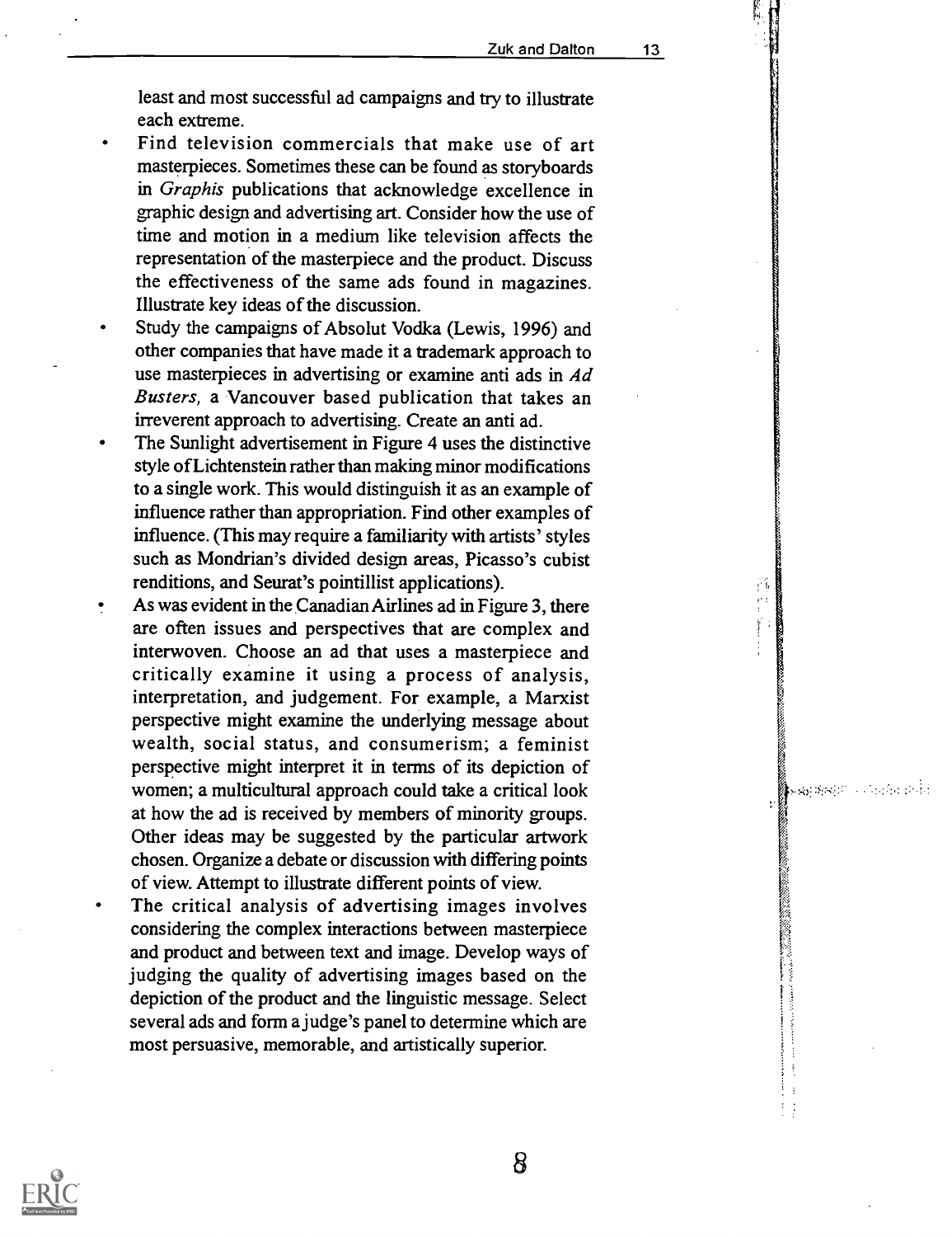In summary, knowledge about art can be acquired through studio activities that turn a fine art masterpiece into an ad, or begin with a product and find a suitable exemplar to support it. Insight can be gained to the unique challenges of advertising art by examining the industry, its strategies and campaigns in print as well as electronic media. Linkage between fine art and advertising art can also be explored through investigating the topics of appropriation and influence. Students should be drawn into critical analysis and judgement at every opportunity. Advertising art has enormous potential as a field of inquiry that can be both rigorous and enjoyable. It is accessible and therefore has relevance.

#### References

Ad Busters. (1999). Vancouver, B.C: Medra Foundation.

Klein, S. (1999). Invitations into art through visual humor. NAEA Advisory. Winter 1999. Reston, VA: National Art Education Association.

Lewis, R. (1996). Absolut book. Boston, MA: Journey Books.

Pariser, D. (1988). The good, the bad, and the appropriate; or, Daddy, will this spoil me for the book? Canadian Review of Art Education 15 (2) 7-

17. Roukes, N. (1997). Humor in art: A celebration ofvisual wit. Worcester, MA:

Davis.<br>Zuk, B. & Dalton, R. (1998). Humour and cultural perspectives. In S. Gibbons and J. Anderson (Eds.) Connections '98. Victoria, B.C: Faculty of Education, University of Victoria.

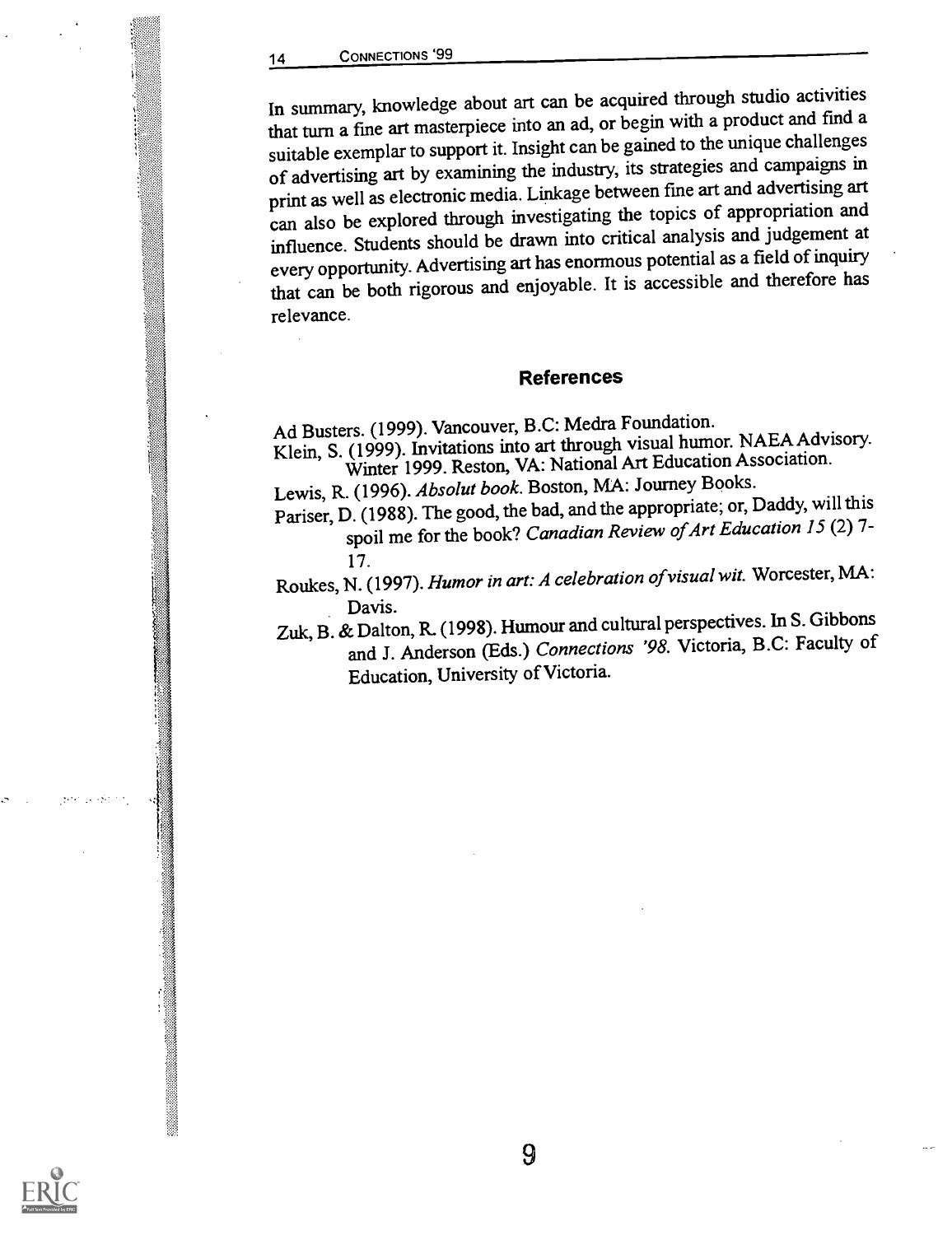$\mathcal{L} \in \mathcal{L}^1(\mathbb{R}^d)$ 



Figure 1. Pearl Drops Ad



Figure 2. Kohler Toilet Ad

 $\begin{array}{c} \prod\limits_{i=1}^{n} \end{array}$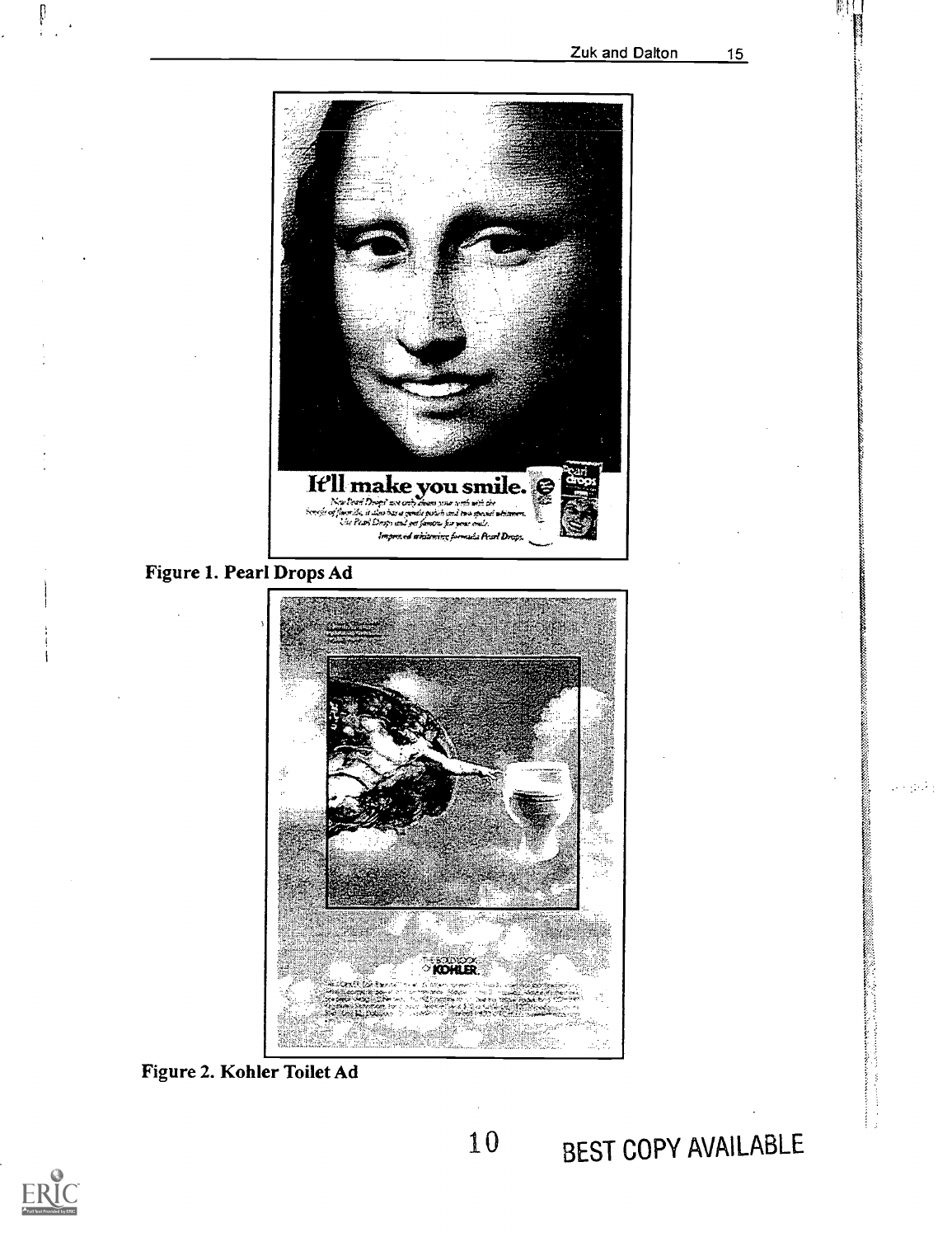

Figure 3. Canadian Airlines Ad



Figure 4. Sunlight Dishwashing Detergent Ad

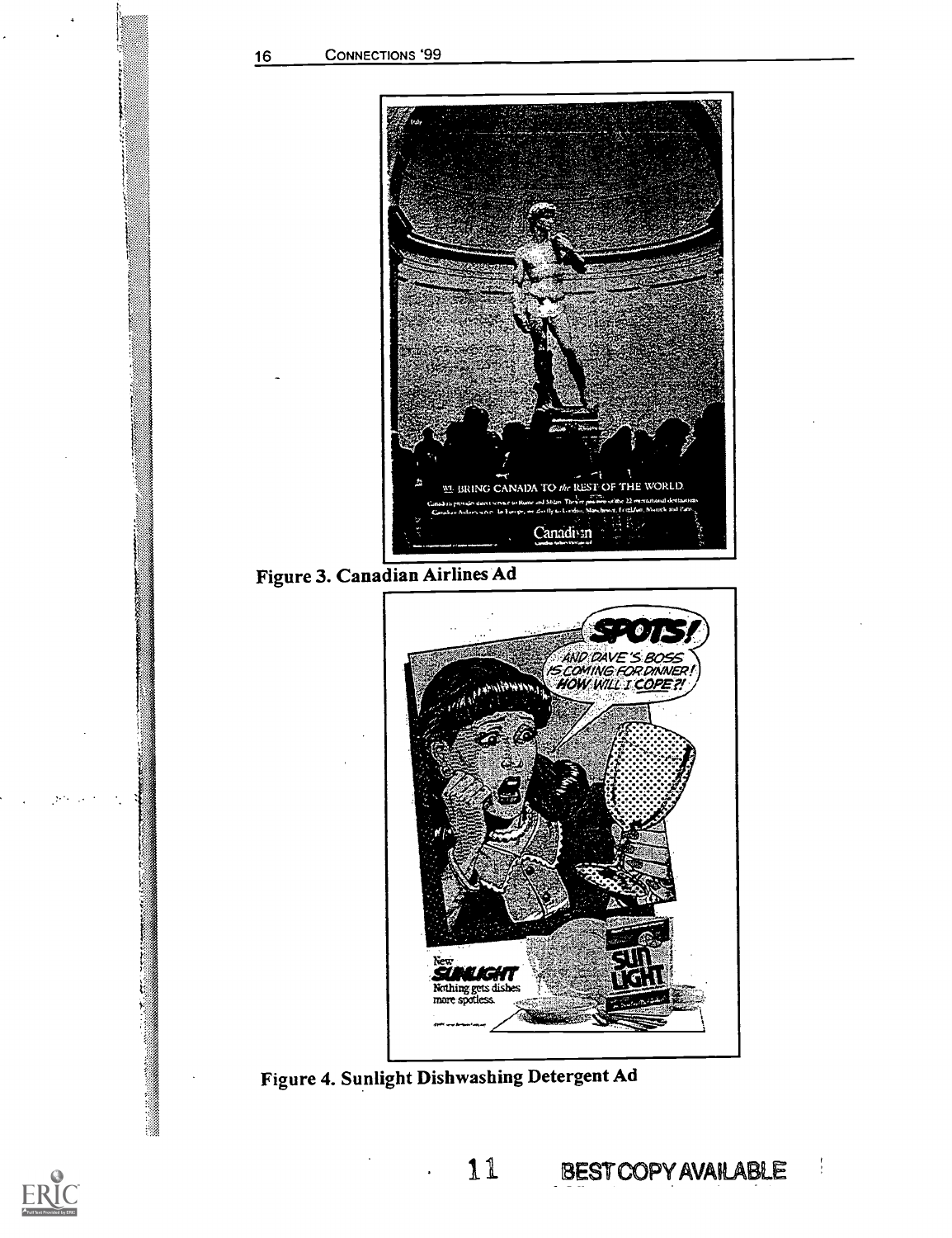X-Sender: voelkels@aelvis.ael.org Date: Fri, 14 Jan 2000 17:21:32 -0500 To: wzuk8uvic.ca From: voelkels@ael.org (Susan Voelkel) Subject: Connections papers mime-version: 1.0

RE: Yet Sun Heywa: Developing a First Nations Art Webeite (Connections '97) Humor and Cultural Perspectives (Connections '98) Sacred and the Profane in Advertising Art (Connections '99)

Recently, the ERIC Clearinghouse on Rural Education and Small Schools (ERIC/CRESS) was given permission by the University of Victoria's Faculty of Education to include proceedings of the Connections conferences in the ERIC database. When processing proceedings, we usually select some of the papers to go into the database individually. Normally, the proceedings release would also cover the inclusion of such analytics. But in this case, each individual piece is also copyrighted to its contributor. We have selected the above papers. If you would like these three papers to have individual entries in ERIC, please sign the release attached below and return it as soon as possible by mail or fax. Please fill out a separate release for each paper. If you do not want to sign the release, please let me know and I'll remove your papers from processing. Thanks for your help.

Susan Voelkel Processing Coordinator ERIC/CRESS P.O. Box 1348 Charleston, WV 25325-1348 USA Fax: 304-347-0467 ------------------------

U.S. Department of Education office of Educational Research and improvement (OERI) National Library of Education (NLE) Educational Resources Information Center (ERIC) ERIC REPRODUCTION RELEASE

X. Document Identification:

Title: Ssered a the Profane in Adversiting art Author: Zud V Walton

Corporate Source: Unwinity of Virtoria

Publication Date:  $1999$ 

II. Reproduction Release:

In order to disseminate as widely as possible timely and significant materials of interest to the educational community, documents announced in the monthly abstract journal of the ERIC system, Resources in Education (R1E), are usually made available to users in microfiche, reproduced paper copy, and electronic media, and sold through the ERIC Document Reproduction

Printed for Bill Zuk <wzuk@UVic.CA> 1

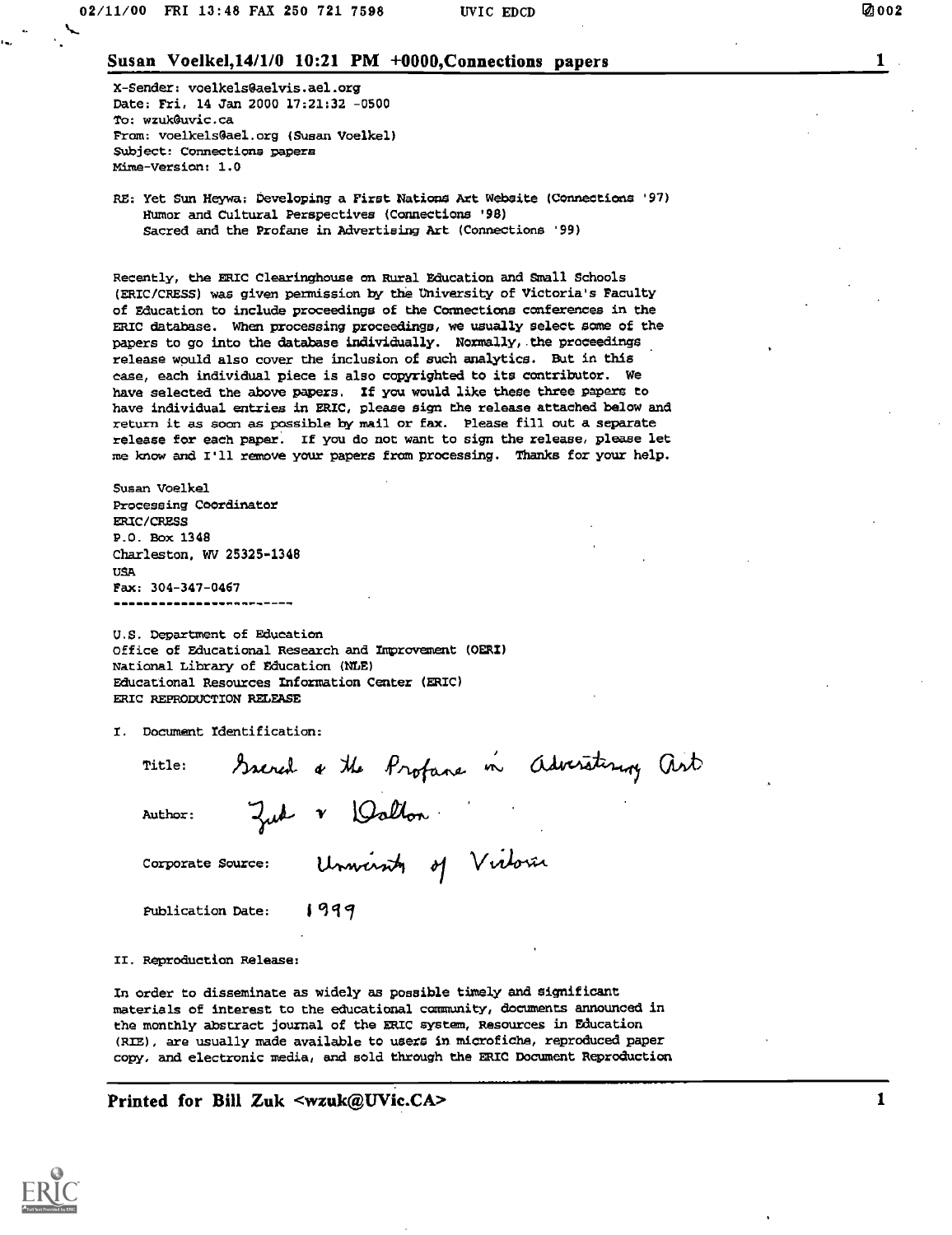$\mathcal{L}$ 

 $\mathbf{2}$ 

#### Susan Voelkel,14/1/0 10:21 PM +0000,Connections papers

Service (ERRS). Credit is given to the source'of each document, and, if reproduction release is granted, one of the following notices is affixed to the document.

If permission is granted to reproduce and disseminate the identified document, please check one of the following three options and sign the release form.

Level 1 - Permitting reproduction and dissemination in microfiche or other ERIC archival media (e.g. electronic) and paper copy.

Level 2A - Permitting reproduction and dissemination in microfiche and in electronic media for ERIC archival collection subscribers only.

Level 2B - Permitting reproduction and dissemination in microfiche only.

Documents will be processed as indicated provided reproduction quality permits. If permission to reproduce is granted, but no box is checked, documents will be processed at Level 1.

Sign Here: 'I hereby grant to the Educational Resources Information Center (ERIC) nonexclusive permission to reproduce and disseminate this document as indicated above. Reproduction from the ERIC microfiche or electronic media by persons other than ERIC employees and its system contractors requires permission from the copyright holder. Exception is made for non-profit reproduction by libraries and other service agencies to satisfy information needs of educators in response to discrete inquiries."

| $B12L$ zuk $T3$ ul zuk<br>Signature:                                    | position: Professor<br>Asseciate Professor               |
|-------------------------------------------------------------------------|----------------------------------------------------------|
| Printed Name:<br>$B$ lle Zuk<br>Raport Delton                           | organization: unwersity of Victoria                      |
| <b>Address:</b><br>1765, Centre 1441 XRI<br>Vutono, B.C. Canado V88 2RZ | Telephone No: $(250)$ $(21 - 79)$<br>$(250)$ $721 - 759$ |
| 1519 Burnley DI.<br>Wictoria BC V8N5Ay                                  | Date: Feb-9, 2000                                        |

III. Document Availability Information (from Non-ERIC Source):

If permission to reproduce is not granted to ERIC, or, if you wish ERIC to cite the availability of the document from another source, please provide the following information regarding the availability of the document. (ERIC will not announce a document unless it is publicly available, and a dependable source can be specified. Contributors should also be aware that ERIC selection criteria are significantly more stringent for documents that cannot be made available through EDRS.)

Publisher/Distributor:

Address:

Price per copy: Quantity price;

IV. Referral of ERIC to Copyright/Reproduction Rights Holder:

Printed for Bill Zuk <wzuk@UVic.CA> 2